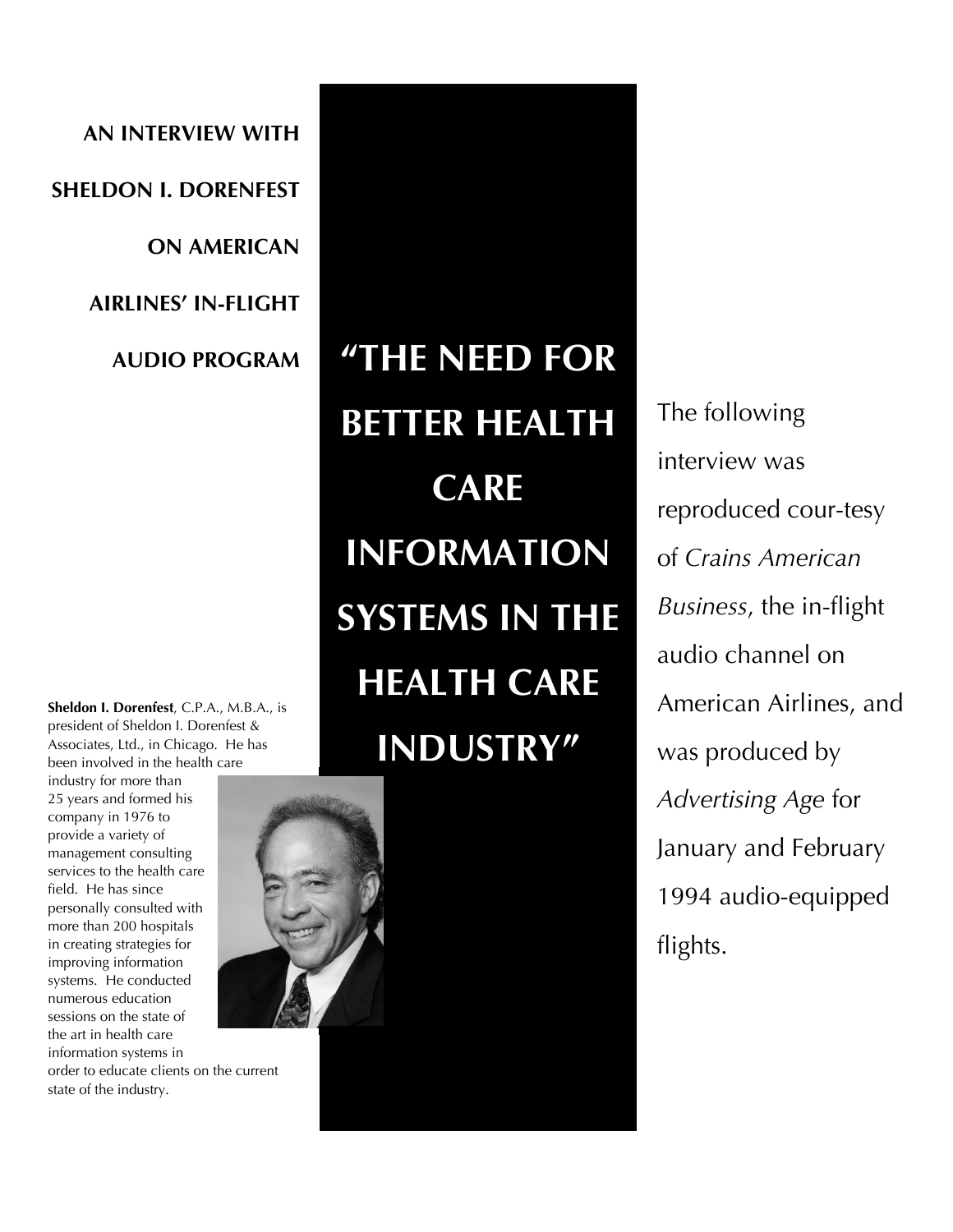We sent out Chuck Lauer, publisher of *Modern Healthcare*, to interview Sheldon Dorenfest, president of Sheldon I. Dorenfest & Associates, Ltd., leading consultants to the health care industry. Today they are talking about information systems in the health care industry.

**Lauer**: *Let's say I'm a CEO of a big hospital, or HMO, or whatever. I would come to you, and what would I ask you to do? Improve my information systems, or the flow of information, how would you do that?* 

**Dorenfest**: Well, problems are very serious and the opportunities for improving information systems and improving quality of care by solving these problems are very large, so CEOs usually ask us to help them determine where they are at, how effective are their information systems, help them to sort out their goals and objectives, and to help them to determine where they want to go. Then we create strategies, schematics programs for getting the organization from where they are at to where they want to go.

**Lauer**: *Well, with everything that's going on today, then I would say that what you do actually is critical to the survival of a lot of health care institutions. Am I overstating it?*

**Dorenfest**: Much more critical than anybody even realizes, and people realize that there is a serious problem. The foundation of every health care organization is their order processing system. So all a hospital does is process a lot of orders for doctors and then they provide medications or lab tests, and so on, and then they give results, and all of that is documented in a medical record. So for those of you in the health care field, the next time you go into your hospital or organization, you should just take a record from the nursing station and look at it. If you thumb it, every piece of paper in that document is manual. If you go to the archives and take out a medical record from the 1960s and look at it, every piece of paper of course, will still be manual because it's the 1960s. If you look at the pieces of paper in both records, they are remarkably similar. So that even the manual information system has not changed much in the last 30 years.

**Lauer**: *In other words, a lot of your medical records are basically antiquated is what you are telling me.*

**Dorenfest**: Absolutely, and they are full of redundant information. Every piece of paper in the medical record is in at least one other file in the hospital and usually five or ten. So if you took an example of a medication order, a doctor gives that order to a nurse, the nurse may or may not post it to a requisition depending upon the system in use, makes an entry in a medication Kardex at the nursing station, makes an entry in the patient's chart, messengers or tubes it to the pharmacy, the pharmacist makes an entry in a profile at the pharmacy and an entry in an inventory control record, types a label, makes a notation on it for billing purposes, and it goes over to the billing system.

So people 30 years ago could see that if one could take that single order, communicate it to all the people that needed to know and update all the files that should be updated, that would be tremendously valuable. But still, in spite of that great opportunity, nothing has been done, so that while we've automated a lot, it's accomplished limited results and the automated systems in hospitals today are confusing rather than helping.

**Lauer**: *You know, is this where I get the term integration in information systems? I hear that term all the time. I have never quite grasped what that meant. What do you do, kind of blend together all the various systems that a hospital has?*

**Dorenfest**: Integration comes from the desire to blend together just as you have described. The way hospitals have approached automation, they have acquired software packages from a lot of different suppliers. These software packages have some of the same information in them and so hospital employees are required in present systems to enter the same data many times... Being able to pass data that is in one system to all of the other systems that...would reduce activity, transcription, and that would improve quality of care and reduce error.

**Lauer**: *Isn't that really what the so-called reform in a sense is all about? To take better care of the patient?*

**Dorenfest**: Well, that's one part of reform. So the first and most admirable goal of the reform program that's on the table is that some people who don't have access to health care insurance or can't afford it will now be insured, and that's an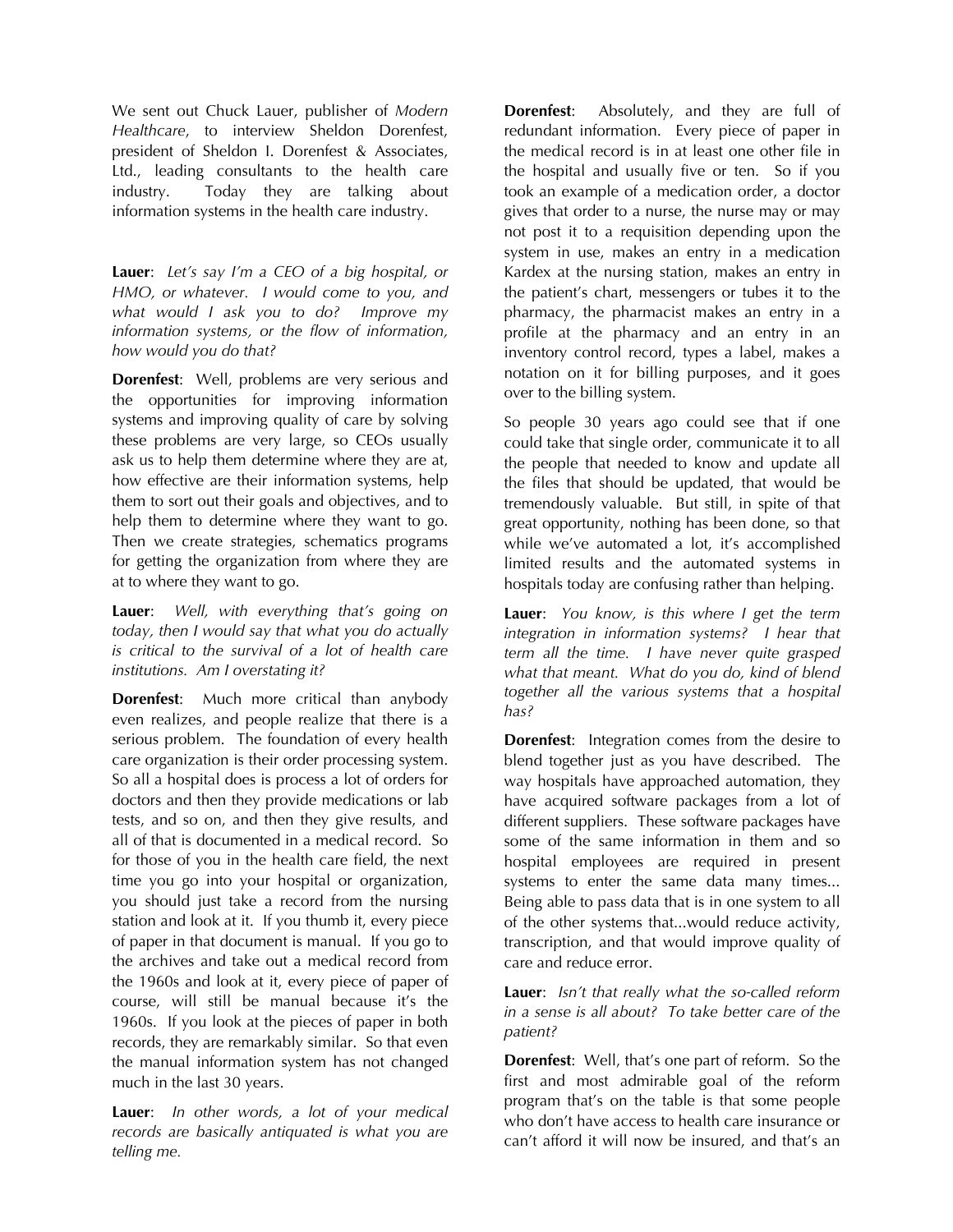admirable and proper goal for this country... People should have a minimum level of health care... In order to pay for insuring these 37 million more people, they are talking about a lot of possible cost reductions. I say possible because our country has doubled its percentage of gross national product allocated to health care in the last 25 years. And so, this is a major problem because we now spend 14% of GNP on health care and no other country in the world spends more than 9.5%. So we have a serious problem.

**Lauer**: *Now, when we talk about health care systems and the various types of things that can be done, what kind of health care systems are there? For instance, you have pharmacy programs, and you have nursing programs, etc. I get a little bit confused by all of that.*

**Dorenfest**: Well, the health care field is made up of a number of separate entities: acute-care hospitals that take care of the sickest people; physicians that see people both in their office and in the acute-care hospital; nursing homes that treat older people; behavioral health care facilities that treat substance abuse or psychiatric problems; home health care providers that treat people at home; and then a variety of other health care providers. Much of this operates separately today and the health care reform program is going to motivate integration of a group of non-owned providers who will work together to serve a group of patients in a geographic area. And that's going to be much, much better for the patient population, but these people will need to have access to patient information wherever the patient enters in this system.

**Lauer**: *Now of course my question is, because I've heard it discussed so frequently, what about patient confidentiality of their medical records? There are a variety of reform programs before the Congress right now, …but isn't that something that's going to be of a serious matter to a lot of people? They are raising the question anyway.*

**Dorenfest:** The issue of privacy and confidentiality has gotten a lot of attention in the last few years so that people are worried that as data is computerized the wrong people will have access to the data. But if you walk into a typical hospital today, the medical record for a patient is available to many, many people in that organization and the person who has the least

access to that record is the patient, and that is not good. So the confidentiality isn't good right now. In well-designed computer systems, security codes can be built in just like in an ATM to make sure that only the people who have the right to know can access that data. So that the computer will actually help confidentiality, rather than hurt it.

**Lauer**: *I think that a lot of people don't realize that that can be done, that there's a code and all that sort of thing. They feel that the government is going to have access to their various records, and I can understand why a lot of people are a little skittish about that.*

**Dorenfest**: And that may be possible, if the government has an access right, then they will have access, so anybody who we say should have access will have access. I think we need to give the patient more access to the data. It is hard for the patient to get data that they want to take from one physician or one hospital to another physician or another hospital.

**Lauer**: *OK, we have talked about hospitals, but of course as we know, the cornerstone of most of these programs, the term managed care, health maintenance organizations, and PPOs, and IPAs, and everything. Obviously, they are going to be systems that need information systems as well.*

**Dorenfest**: Right, the purchaser of health care is sometimes a managed care organization, sometimes an insurer. Now a managed care organization is somebody who tries to look at the people they are insuring and tries to manage the care for those people... Under that umbrella [there] are a variety of different ways that these organizations manage the care of the individual and so far the results of managed care have seemed to improve quality and reduce costs. The problem is that they have negotiated lower prices, because most of the health care organizations in the country are half occupied. So it's easy for them to use incremental pricing in pricing their services. If managed care goes to 100% of the population, it's not going to have the same impact on cost that it has when it only goes to 20% of the population. And so that is something that people need to be aware of.

**Lauer**: *So that could be a problem down the road.*